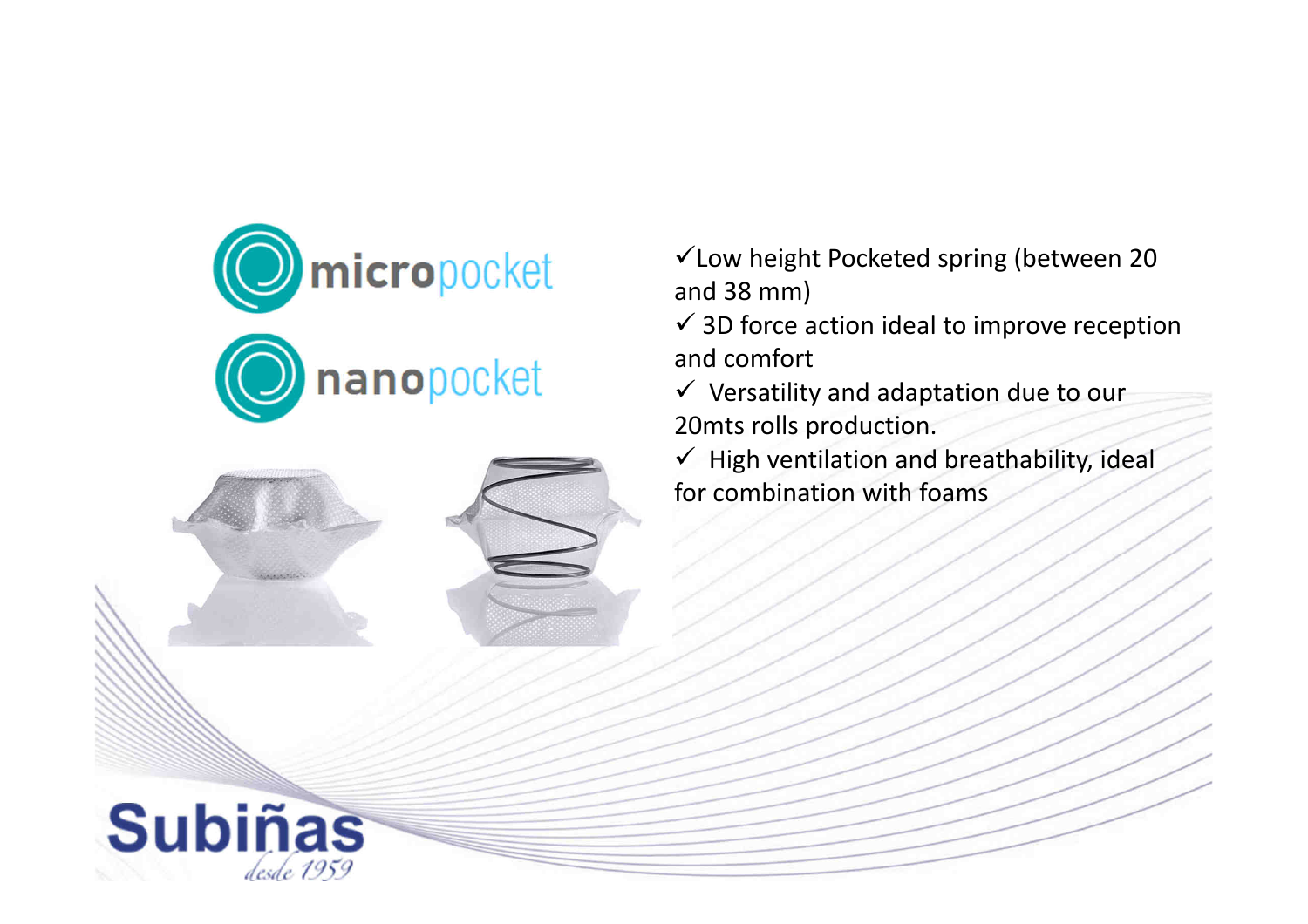| Wire Ø (mm)                              |                 | <b>Spring Specification</b> |  |  |  |  |
|------------------------------------------|-----------------|-----------------------------|--|--|--|--|
|                                          | nanopocket      | micropocket                 |  |  |  |  |
|                                          | $1.10 \pm 0.02$ | $1.30 \pm 0.02$             |  |  |  |  |
| Barrel Ø (mm)                            | 33              | 45                          |  |  |  |  |
| Height(mm)                               | 20              | 38                          |  |  |  |  |
| Spring Weight (grs)                      | 2.10            | 6.80                        |  |  |  |  |
| Spring/sqm                               | 666             | 333                         |  |  |  |  |
| Electric Treatment<br>Heat treatment     |                 |                             |  |  |  |  |
| <b>Wire tensile (MPA)</b><br>1.900-2.200 |                 |                             |  |  |  |  |
| % High carbon steel                      | $0.7 - 0.8$     |                             |  |  |  |  |

| Non Woven fabric (Springs) |          |  |  |  |
|----------------------------|----------|--|--|--|
| Type                       | Spunlace |  |  |  |
| Density (grs/sqm)          | 50       |  |  |  |
| <b>Colour</b>              | White    |  |  |  |

- Low height Springs 100% adaptable and comfortable product
- Improvement of the initial comfort thanks to its distribution of forces in 3D
- Softness and no noises thanks to the Spunlace fabric 50grs./sqm.
- High ventilation thanks to its single-sided perforation, ideal for combination with foams and 100% roll-up
- Comfortable initial welcome which makes it perfect for use on mattresses, toppers and pillows.
- High density of springs (from 333 to 666 springs / m2)
- Simple and easy to handle